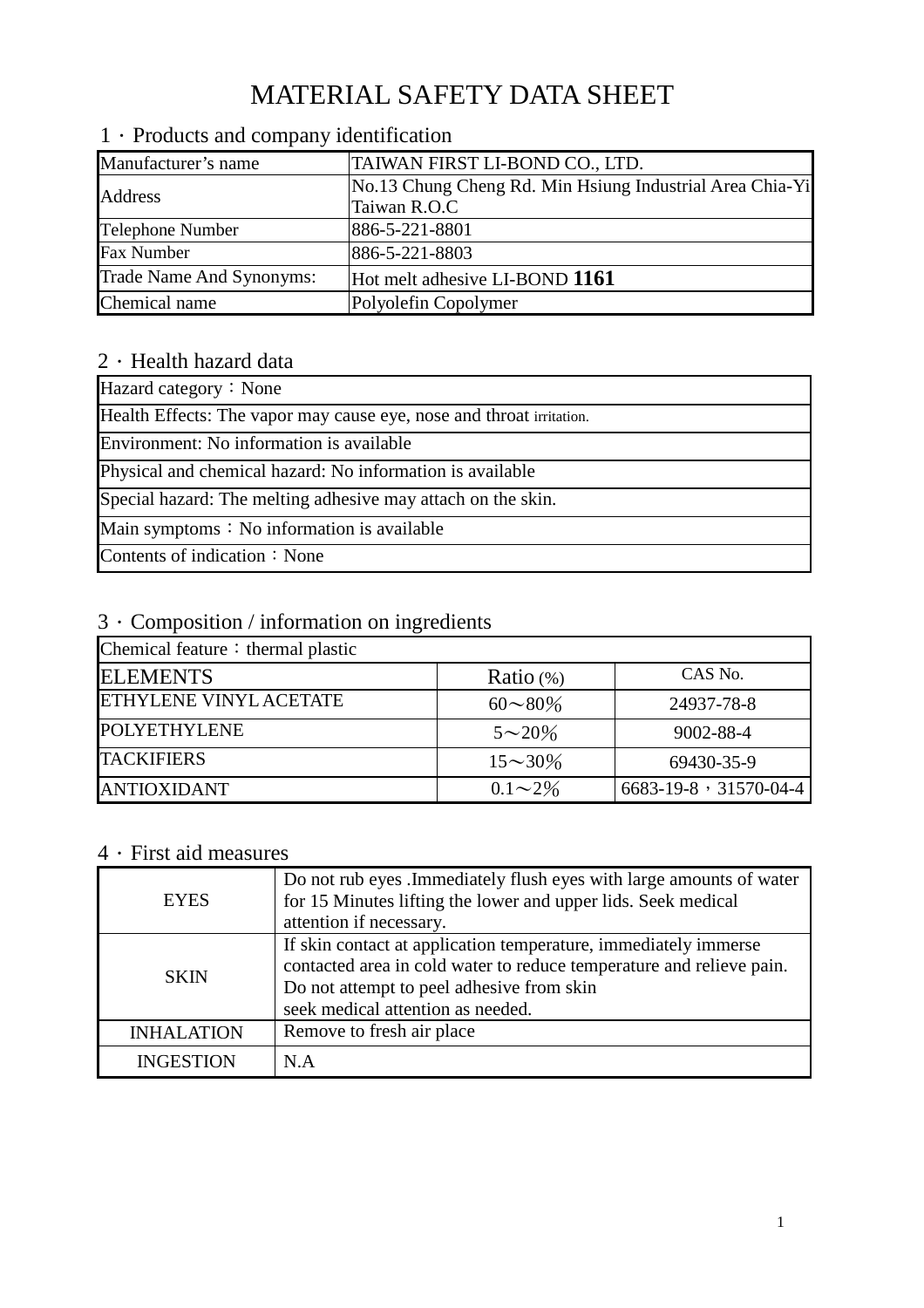#### 5.Fire and explosion data

Extinguishing Media: Carbon. Dioxide. Dry Chemical. Chemical Foam. Special Fire Fighting Procedures: Air mask. Unusual Fire and explosion hazards: None

#### $6 \cdot$  Accidental release measures

Steps to be taken in case material is released or spilled:

Do not touch the melt until the spilled material cools down to room temperature Then the cold material is easily to be scrapped up.

Waste disposal method:

Disposal of in accordance with Federal, State and local anti-pollution regulation.

#### $7 \cdot$  Handling and storage

Handling: No harm at the room temperature.

Storage : Store in cool, dry place. To prevent trash, impurities, water in the carton or bag when it was open.

#### 8.Exposure controls /personal protection

| Respiratory protection     | Not normally required                            |
|----------------------------|--------------------------------------------------|
| Protection gloves          | Use cotton gloves. Use thermal resistant gloves  |
| Eye protection             | Safety goggles or face shield                    |
| Other protective equipment | Overalls with long sleeves, safety shoes, aprons |

#### 9.Physical data

| Appearance: Solid                         | PH value : N.D.                          |
|-------------------------------------------|------------------------------------------|
| Color: White translucent                  | Solubility in water: Insoluble           |
| Form: Stick                               | Soft point : $90^{\circ}$ C              |
| Flash point: above $200^{\circ}$ (closed) | Vapor pressure: N.A.                     |
| Spontaneous Temperature : N.A.            | Specific Gravity: (water=1) about $0.95$ |

#### $10 \cdot$  Stability and reactivity

| Stability  | This material is stable under normal handling and<br>storage conditions.                         |
|------------|--------------------------------------------------------------------------------------------------|
| Reactivity | Heating temperature exceeds 200 $\degree$ C, easy to<br>make polymer physical deterioration, the |
|            | viscosity rise, and thus change its Features                                                     |

#### $11 \cdot$  Toxicological information

Skin information: no information is available. Eye irritation: no information is available. Sensitization: no information is available.